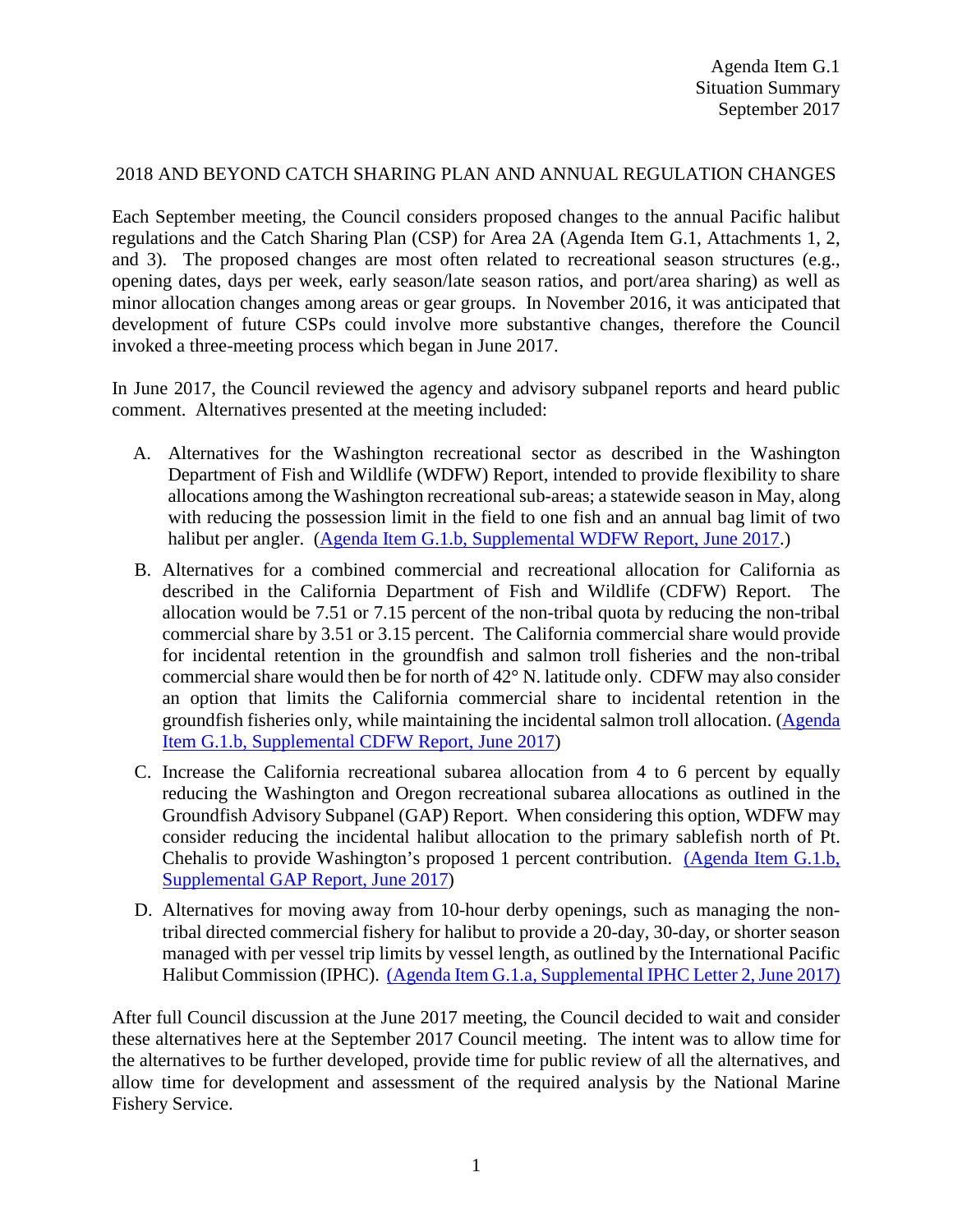Meetings were held over the summer by Oregon Department of Fish and Wildlife (ODFW), CDFW, and WDFW to present agency staff proposals and to solicit proposed changes to the 2018 and beyond CSP and annual regulations. The recommendations resulting from the meetings are included in the reference materials (Agenda Item G.1.b, ODFW Reports 1 and 2 and WDFW Report 1). It is anticipated that WDFW and CDFW will provide additional supplemental reports on the proposed changes.

At the request of the Council, IPHC conducted an analysis on vessel limit options in lieu of a 10 hour 'derby' non-tribal directed commercial troll fishery which is summarized in a report (Agenda Item G.1.a, IPHC Report 1).

The National Marine Fisheries Service (NMFS) also provided a report on the progress to date of the 2017 Pacific halibut fisheries in Area 2A (Agenda Item G.1.b, NMFS Report 1).

The Council is scheduled to adopt for public review proposed changes to the 2018 CSP and beyond, and to the 2018 annual fishery regulations under this agenda item. Final action for establishing the 2018 Pacific halibut fisheries is scheduled for the November 2017 Council meeting. Ideally the Council will identify which items are to be considered for 2018 implementation, and which items may need further analysis, perhaps by establishing an Ad Hoc policy committee and technical workgroup. For those items that require further analysis, a schedule could be provided at the November Council meeting outlining the tasks and the proposed timeline.

## **Council Action:**

- **1. Adopt for public review proposed changes for the 2018 Pacific Halibut CSP and 2018 annual fishery regulations, as necessary.**
- **2. Adopt for public review proposed changes for future Pacific Halibut CSP beyond 2018, as necessary.**

## Reference Materials:

- 1. Agenda Item G.1, Attachment 1: 2017 Pacific Halibut Catch Sharing Plan for Area 2A.
- 2. Agenda Item G.1, Attachment 2: Visual Representation of the 2017 Area 2A Catch Sharing Plan for Pacific Halibut.
- 3. Agenda Item G.1, Attachment 3: Historical Catch Sharing Plan Allocations and Catch.
- 4. Agenda Item G.1.a, IPHC Report 1: IPHC Regulatory Area 2A Directed Commercial Pacific Halibut Fishery Sample Vessel Fishing Period Limit Options for Longer Fishing Periods.
- 5. Agenda Item G.1.b, NMFS Report 1: Report on the 2017 Pacific Halibut Fisheries in Area 2A.
- 6. Agenda Item G.1.b, WDFW Report 1: Washington Department of Fish and Wildlife Report on Pacific Halibut Catch Sharing Plan Changes for 2018.
- 7. Agenda Item G.1.b, ODFW Report 1: Oregon Department of Fish and Wildlife Report on Proposed Changes to the Pacific Halibut Catch Sharing Plan for the 2018 Fishery.